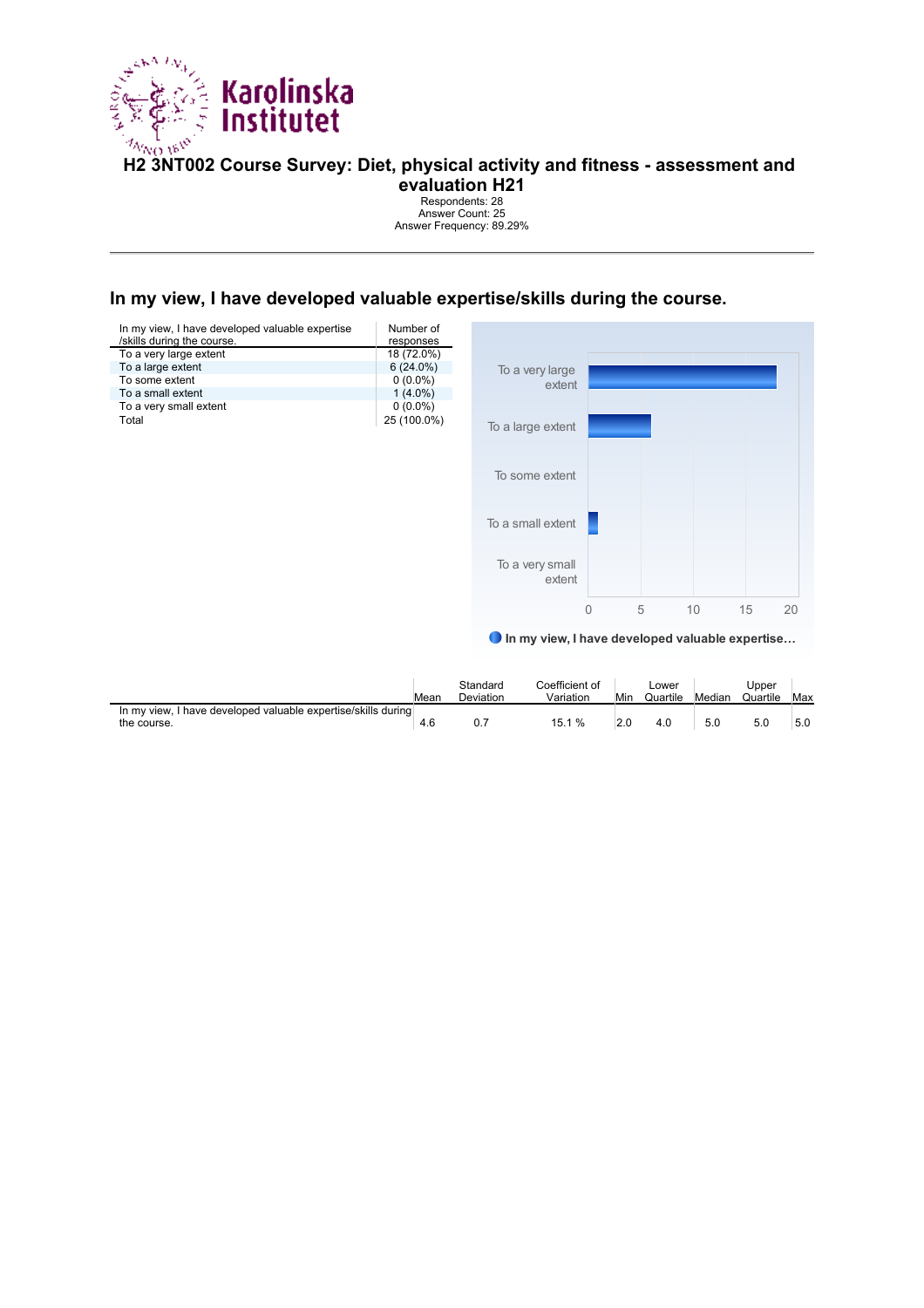

#### **In my view, I have achieved all the intended learning outcomes of the course.**

| In my view, I have achieved all the intended<br>learning outcomes of the course. | Number of<br>responses |                                                   |                |       |    |       |
|----------------------------------------------------------------------------------|------------------------|---------------------------------------------------|----------------|-------|----|-------|
| To a very large extent                                                           | 10 (40.0%)             |                                                   |                |       |    |       |
| To a large extent                                                                | 14 (56.0%)             | To a very large                                   |                |       |    |       |
| To some extent                                                                   | $1(4.0\%)$             | extent                                            |                |       |    |       |
| To a small extent                                                                | $0(0.0\%)$             |                                                   |                |       |    |       |
| To a very small extent                                                           | $0(0.0\%)$             |                                                   |                |       |    |       |
| Total                                                                            | 25 (100.0%)            | To a large extent                                 |                |       |    |       |
|                                                                                  |                        | To some extent                                    |                |       |    |       |
|                                                                                  |                        | To a small extent                                 |                |       |    |       |
|                                                                                  |                        | To a very small<br>extent                         |                |       |    |       |
|                                                                                  |                        |                                                   | $\overline{0}$ | 5     | 10 | 15    |
|                                                                                  |                        | In my view, I have achieved all the intended lear |                |       |    |       |
|                                                                                  |                        |                                                   |                |       |    |       |
|                                                                                  |                        | Coefficient of<br>Standard                        |                | Lower |    | Upper |

|                                                                                  | Mean | Standard<br>Deviation | Coefficient of<br>Variation | Min | Lower<br>Quartile | Median | Jpper<br>Quartile | Max |
|----------------------------------------------------------------------------------|------|-----------------------|-----------------------------|-----|-------------------|--------|-------------------|-----|
| In my view, I have achieved all the intended learning<br>outcomes of the course. | 4.4  | 0.6                   | 13.0 %                      |     |                   | 4.0    |                   | 5.0 |

#### **In my view, there was a common theme running throughout the course - from learning outcomes to examinations.**

| In my view, there was a common theme running<br>throughout the course - from learning outcomes to<br>examinations. | Number of<br>responses |
|--------------------------------------------------------------------------------------------------------------------|------------------------|
|                                                                                                                    | 18                     |
| To a very large extent                                                                                             | $(72.0\%)$             |
| To a large extent                                                                                                  | $3(12.0\%)$            |
| To some extent                                                                                                     | 4 (16.0%)              |
| To a small extent                                                                                                  | $0(0.0\%)$             |
| To a very small extent                                                                                             | $0(0.0\%)$             |
|                                                                                                                    | 25                     |
| T∩tal                                                                                                              | $(100.0\%)$            |



In my view, there was a common theme runnin...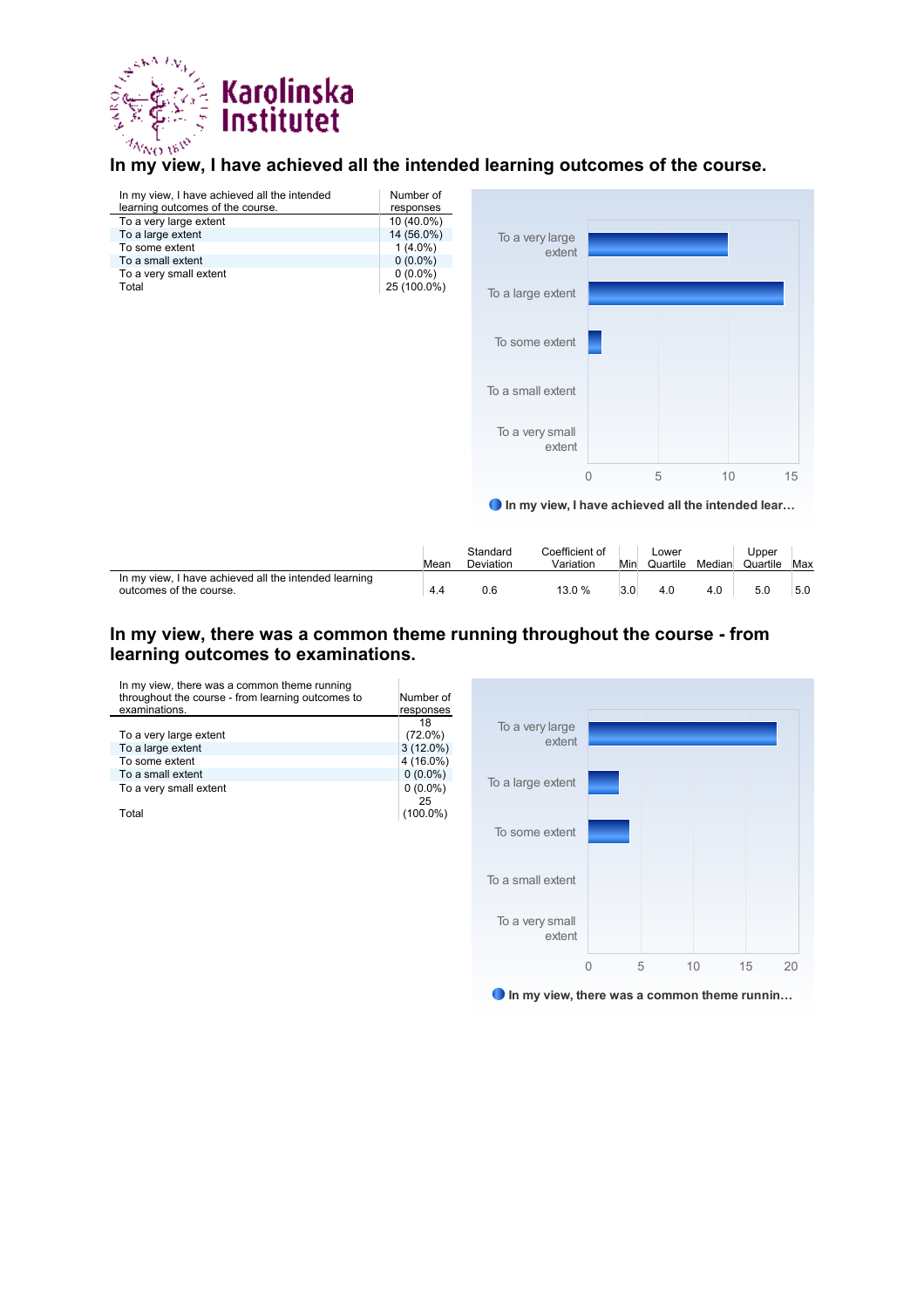

| .                                                                                                               | Mean | Deviation | Standard   Coefficient of  <br>Variation |     | Lower<br>Min Quartile Median Quartile Max |     | Upper |     |
|-----------------------------------------------------------------------------------------------------------------|------|-----------|------------------------------------------|-----|-------------------------------------------|-----|-------|-----|
| In my view, there was a common theme running throughout the course -<br>from learning outcomes to examinations. |      | 0.8       | 16.8%                                    | 3.0 | 4.0                                       | 5.0 | 5.0   | 5.0 |

#### **In my view, the course has promoted a scientific way of thinking and reasoning (e.g. analytical and critical thinking, independent search for and evaluation of information)**



● In my view, the course has promoted a scientifi…

|                                                                                                                                                                                    |     | Standard Coefficient<br>Mean Deviation of Variation MinQuartile MedianQuartile Max | Lower          |     | Upper |     |
|------------------------------------------------------------------------------------------------------------------------------------------------------------------------------------|-----|------------------------------------------------------------------------------------|----------------|-----|-------|-----|
| In my view, the course has promoted a scientific way of thinking and reasoning<br>(e.g. analytical and critical thinking, independent search for and evaluation of<br>information) | 4.5 | 14.5 %                                                                             | $3.0\quad 4.0$ | 5.0 | 5.0   | 5.0 |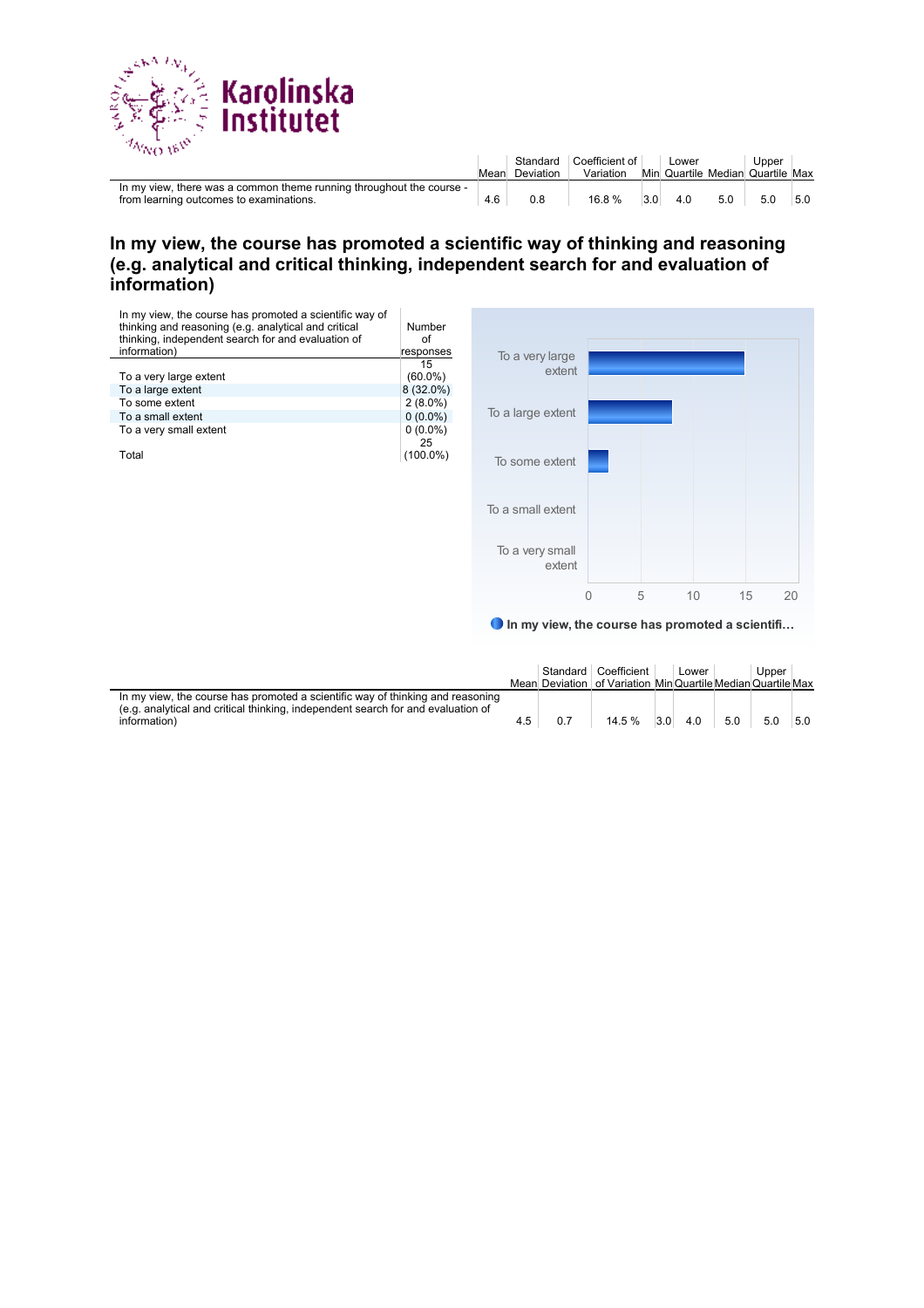

#### **In my view, during the course, the teachers have been open to ideas and opinions about the course's structure and content.**

| In my view, during the course, the teachers have been<br>open to ideas and opinions about the course's structure | Number<br>Ωf |
|------------------------------------------------------------------------------------------------------------------|--------------|
| and content.                                                                                                     | responses    |
|                                                                                                                  | 18           |
| To a very large extent                                                                                           | $(75.0\%)$   |
| To a large extent                                                                                                | 5(20.8%)     |
| To some extent                                                                                                   | $1(4.2\%)$   |
| To a small extent                                                                                                | $0(0.0\%)$   |
| To a very small extent                                                                                           | $0(0.0\%)$   |
|                                                                                                                  | 24           |
| Total                                                                                                            | $(100.0\%)$  |



In my view, during the course, the teachers hav…

|                                                                                                                               | Mean | Deviation | Standard Coefficient of<br>Variation |     | Lower |     | Upper<br>Min Quartile Median Quartile Max |     |
|-------------------------------------------------------------------------------------------------------------------------------|------|-----------|--------------------------------------|-----|-------|-----|-------------------------------------------|-----|
| In my view, during the course, the teachers have been open to ideas and<br>opinions about the course's structure and content. | 4.7  | 0.6       | 11.7 %                               | 3.0 | 4.5   | 5.0 | 5.0                                       | 5.0 |

#### **I am satisfied with my own effort in the course.**



|                                                  | Mean | Standard | ∡ Deviation Coefficient of Variation Min Lower Quartile Median I |  | Quartile Max<br>Upper ( |     |
|--------------------------------------------------|------|----------|------------------------------------------------------------------|--|-------------------------|-----|
| I am satisfied with my own effort in the course. |      |          | ″∩                                                               |  |                         | 5.U |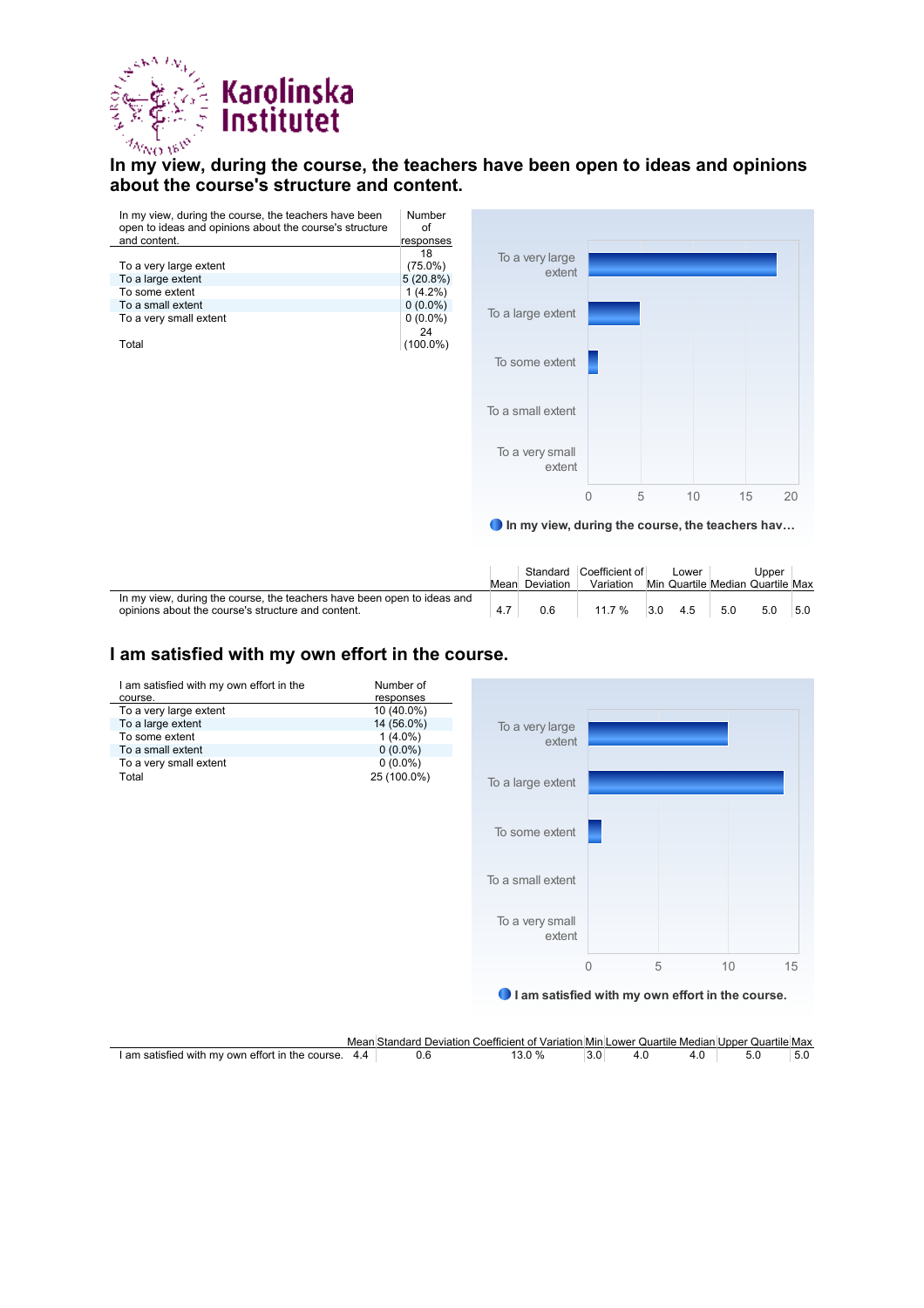

## **Indicate how many hours per week you have spent on the course, in average, limit indicate how many hours per week you have spent on the course, in average, including both self-studies and scheduled study time.**

| Indicate how many hours per week you have spent on      | Number      |           |                |                |                |   |   |    |    |
|---------------------------------------------------------|-------------|-----------|----------------|----------------|----------------|---|---|----|----|
| the course, in average, including both self-studies and | of          |           |                |                |                |   |   |    |    |
| scheduled study time.                                   | responses   |           |                |                |                |   |   |    |    |
| $0 - 15$                                                | $1(4.0\%)$  | $0 - 15$  |                |                |                |   |   |    |    |
| $15 - 25$                                               | $2(8.0\%)$  |           |                |                |                |   |   |    |    |
| 25-35                                                   | $6(24.0\%)$ |           |                |                |                |   |   |    |    |
|                                                         | 11          |           |                |                |                |   |   |    |    |
| 35-45                                                   | $(44.0\%)$  | $15 - 25$ |                |                |                |   |   |    |    |
| 45-55                                                   | 4 (16.0%)   |           |                |                |                |   |   |    |    |
| $>55$                                                   | $1(4.0\%)$  |           |                |                |                |   |   |    |    |
|                                                         | 25          | 25-35     |                |                |                |   |   |    |    |
| Total                                                   | $(100.0\%)$ |           |                |                |                |   |   |    |    |
|                                                         |             |           |                |                |                |   |   |    |    |
|                                                         |             | 35-45     |                |                |                |   |   |    |    |
|                                                         |             |           |                |                |                |   |   |    |    |
|                                                         |             |           |                |                |                |   |   |    |    |
|                                                         |             | 45-55     |                |                |                |   |   |    |    |
|                                                         |             |           |                |                |                |   |   |    |    |
|                                                         |             |           |                |                |                |   |   |    |    |
|                                                         |             | $>55$     |                |                |                |   |   |    |    |
|                                                         |             |           |                |                |                |   |   |    |    |
|                                                         |             |           |                |                |                |   |   |    |    |
|                                                         |             |           | $\overline{0}$ | $\overline{2}$ | $\overline{4}$ | 6 | 8 | 10 | 12 |

Indicate how many hours per week you have s…

|                                                                            |           | Standard Coefficient of |     | Lower                            |     | Upper |     |
|----------------------------------------------------------------------------|-----------|-------------------------|-----|----------------------------------|-----|-------|-----|
|                                                                            | Deviation | Variation               |     | Min Quartile Median Quartile Max |     |       |     |
| Indicate how many hours per week you have spent on the course, in average, |           |                         |     |                                  |     |       |     |
| including both self-studies and scheduled study time.                      |           | 29.6 %                  | 1.0 | 3.0                              | 4.0 | 4.0   | 6.0 |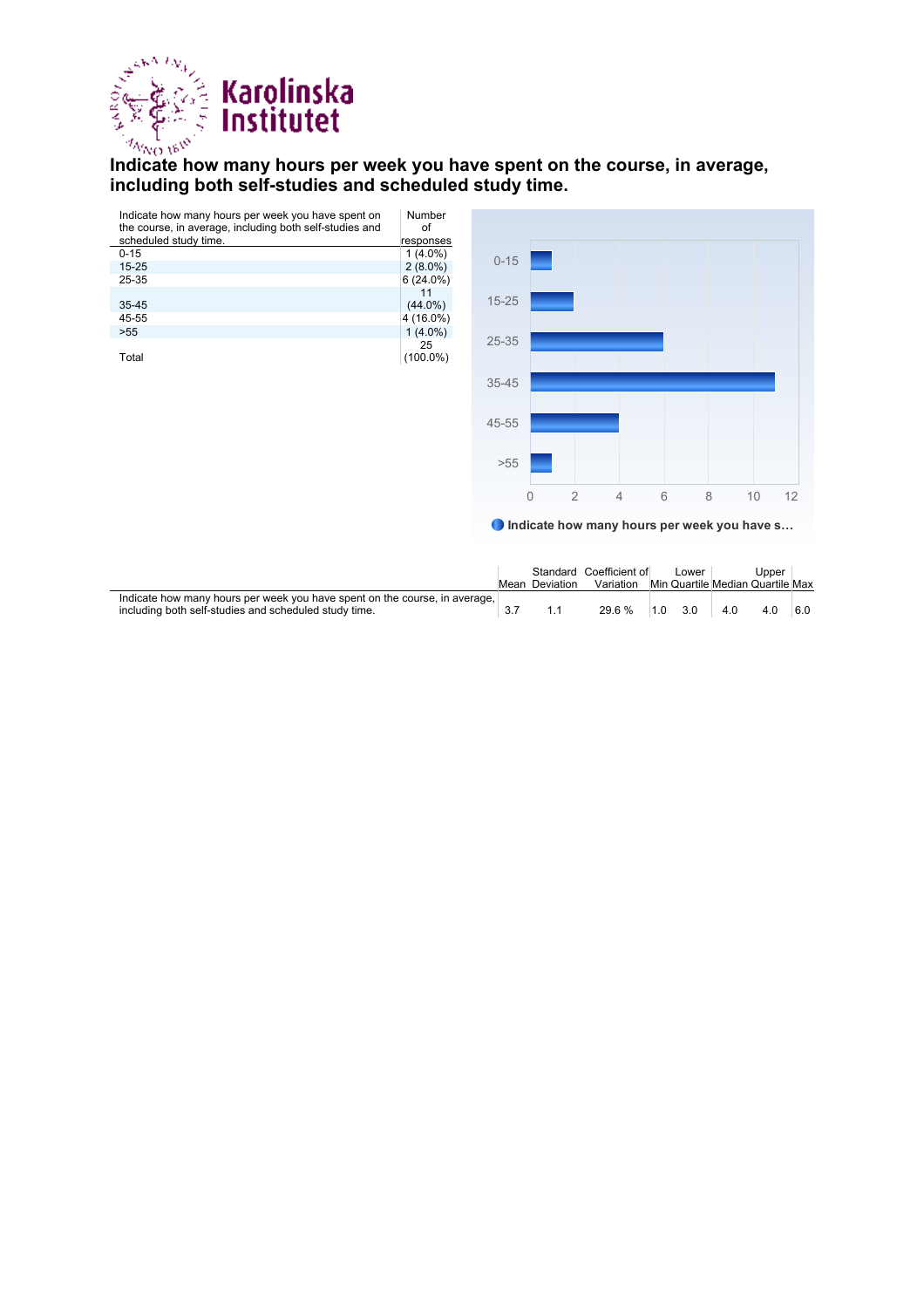

#### **The workload was reasonable in relation to the course's credits.**



|                                                         |      | Standard  | Coefficient of |     | Lower    |        | Upper    |     |
|---------------------------------------------------------|------|-----------|----------------|-----|----------|--------|----------|-----|
|                                                         | Mean | Deviation | Variation      | Min | Quartile | Median | Quartile | Max |
| The workload was reasonable in relation to the course's |      |           |                |     |          |        |          |     |
| credits.                                                | 3.4  | 0.7       | 20.8%          | 2.0 | 3.0      | 3.0    | 4.0      | 5.0 |
|                                                         |      |           |                |     |          |        |          |     |

#### **The feedback that I have received has been important for my development and learning.**

| The feedback that I have received has been<br>important for my development and learning. | Number of<br>responses |
|------------------------------------------------------------------------------------------|------------------------|
| To a very large extent                                                                   | $8(32.0\%)$            |
| To a large extent                                                                        | 14 (56.0%)             |
| To some extent                                                                           | $1(4.0\%)$             |
| To a small extent                                                                        | $1(4.0\%)$             |
| To a very small extent                                                                   | $1(4.0\%)$             |
| Total                                                                                    | 25 (100.0%)            |



● The feedback that I have received has been im...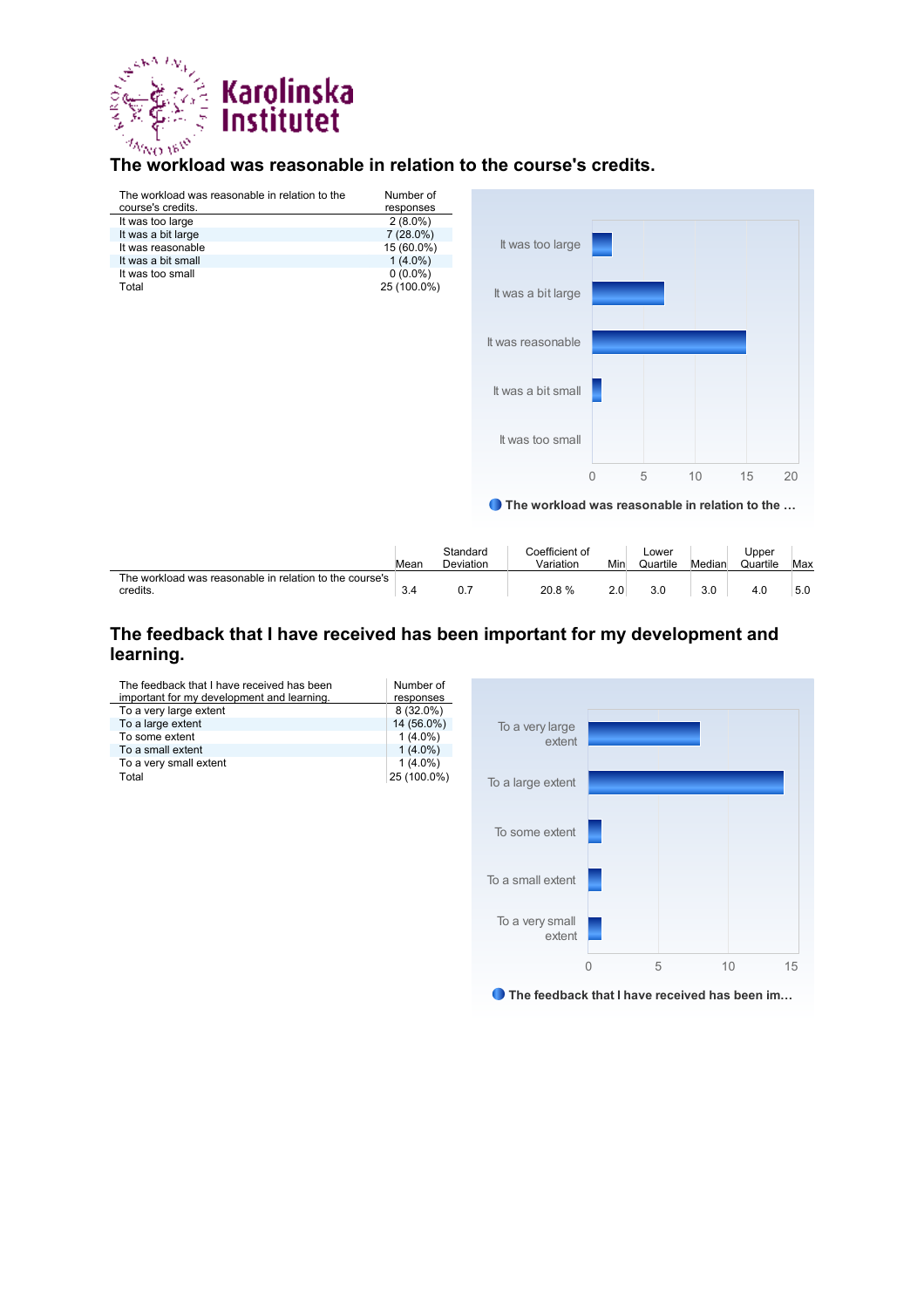

| .                                                                                        | Mean | Standard<br>Deviation | Coefficient of<br>Variation | Min | ∟ower<br>Quartile | Median | Upper<br>Quartile | Max |
|------------------------------------------------------------------------------------------|------|-----------------------|-----------------------------|-----|-------------------|--------|-------------------|-----|
| The feedback that I have received has been important for my<br>development and learning. | 4.1  |                       | 23.4 %                      |     |                   | 4.0    | 5.0               | 5.0 |

#### **When/If I had questions or problems with the course content, I felt that I could turn to my teacher/supervisor for guidance.**



When/If I had questions or problems with the c…

|                                                                                                                                 |     | Mean Deviation | Standard Coefficient of<br>Variation |     | Lower |     | Upper<br>Min Quartile Median Quartile Max |     |
|---------------------------------------------------------------------------------------------------------------------------------|-----|----------------|--------------------------------------|-----|-------|-----|-------------------------------------------|-----|
| When/If I had questions or problems with the course content, I felt that I<br>could turn to my teacher/supervisor for quidance. | 4.8 | 0.5            | $10.4 \%$                            | 3.0 | 5.0   | 5.0 | 5.0                                       | 5.0 |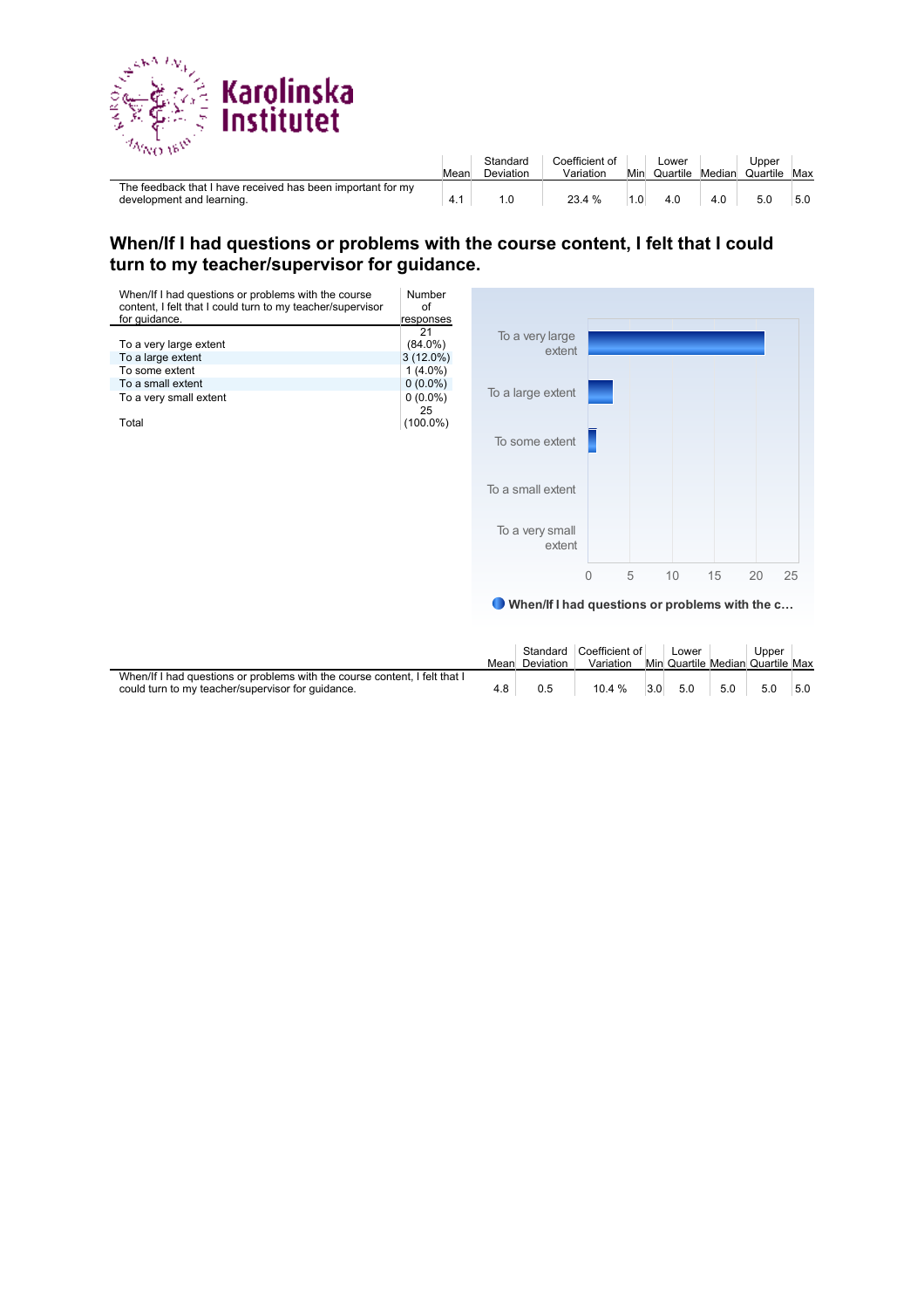

## **The examination was relevant in relation to the learning outcomes.**

| The examination was relevant in relation to the<br>learning outcomes. | Number of<br>responses |                                                 |              |   |    |    |    |
|-----------------------------------------------------------------------|------------------------|-------------------------------------------------|--------------|---|----|----|----|
| To a very large extent                                                | 18 (72.0%)             |                                                 |              |   |    |    |    |
| To a large extent                                                     | $7(28.0\%)$            | To a very large                                 |              |   |    |    |    |
| To some extent                                                        | $0(0.0\%)$             | extent                                          |              |   |    |    |    |
| To a small extent                                                     | $0(0.0\%)$             |                                                 |              |   |    |    |    |
| To a very small extent                                                | $0(0.0\%)$             |                                                 |              |   |    |    |    |
| Total                                                                 | 25 (100.0%)            | To a large extent                               |              |   |    |    |    |
|                                                                       |                        | To some extent                                  |              |   |    |    |    |
|                                                                       |                        | To a small extent                               |              |   |    |    |    |
|                                                                       |                        | To a very small<br>extent                       |              |   |    |    |    |
|                                                                       |                        |                                                 | $\mathbf{0}$ | 5 | 10 | 15 | 20 |
|                                                                       |                        | The examination was relevant in relation to the |              |   |    |    |    |
|                                                                       |                        |                                                 |              |   |    |    |    |

|                                                                       | Mear | Standaro<br>Deviation | Coefficient of<br>Variation | Min | Lower<br>Quartile | Median | Jpper<br>Quartile | Max |
|-----------------------------------------------------------------------|------|-----------------------|-----------------------------|-----|-------------------|--------|-------------------|-----|
| The examination was relevant in relation to the learning<br>outcomes. | 4.7  | 0.5                   | 9.7%                        |     | 4.0               | 5.0    | 5.0               | 5.0 |

#### **The course structure and methods used (e.g. lectures, exercises, seminars, assignments etc) were relevant in relation to the learning outcomes.**

| The course structure and methods used (e.g. lectures,<br>exercises, seminars, assignments etc) were relevant in<br>relation to the learning outcomes. | Number<br>Ωf |
|-------------------------------------------------------------------------------------------------------------------------------------------------------|--------------|
|                                                                                                                                                       | responses    |
|                                                                                                                                                       | 12           |
| To a very large extent                                                                                                                                | $(48.0\%)$   |
|                                                                                                                                                       | 11           |
| To a large extent                                                                                                                                     | $(44.0\%)$   |
| To some extent                                                                                                                                        | $2(8.0\%)$   |
| To a small extent                                                                                                                                     | $0(0.0\%)$   |
| To a very small extent                                                                                                                                | $0(0.0\%)$   |
|                                                                                                                                                       | 25           |
| Total                                                                                                                                                 |              |

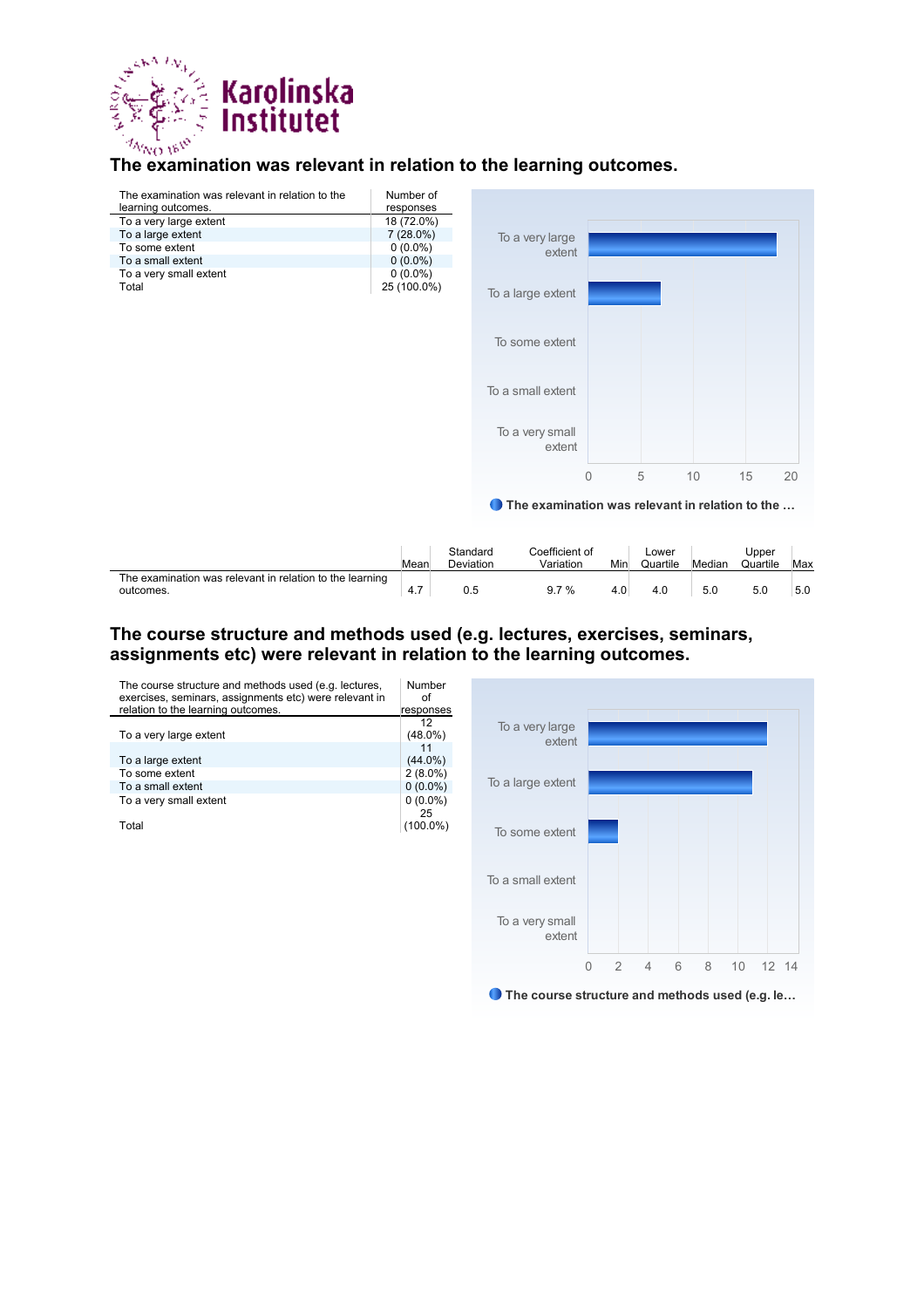

| ריסו בזעה כי                                                                                                                                       |     |     | Standard Coefficient<br>Mean Deviation of Variation Min Quartile Median Quartile Max | Lower |     | Upper |     |
|----------------------------------------------------------------------------------------------------------------------------------------------------|-----|-----|--------------------------------------------------------------------------------------|-------|-----|-------|-----|
| The course structure and methods used (e.g. lectures, exercises, seminars,<br>assignments etc) were relevant in relation to the learning outcomes. | 4.4 | 0.6 | $14.7\%$ 3.0                                                                         | 4.0   | 4.0 | 5.0   | 5.0 |

#### **What is your overall opinion of the course?**



|                                                             | Mear | 3tar<br>hdarc<br><i>D</i> eviation | Coefficient of Variation Min L |     | $\cdots$<br>∴∟ower Quartile ′ | Median | Upper<br>∵ (Juartile | Max   |
|-------------------------------------------------------------|------|------------------------------------|--------------------------------|-----|-------------------------------|--------|----------------------|-------|
| What<br>l opinion of the course's<br>' overall<br>i is vour |      |                                    | 14.0                           | 2.J |                               |        | J.J                  | ่ ง.น |